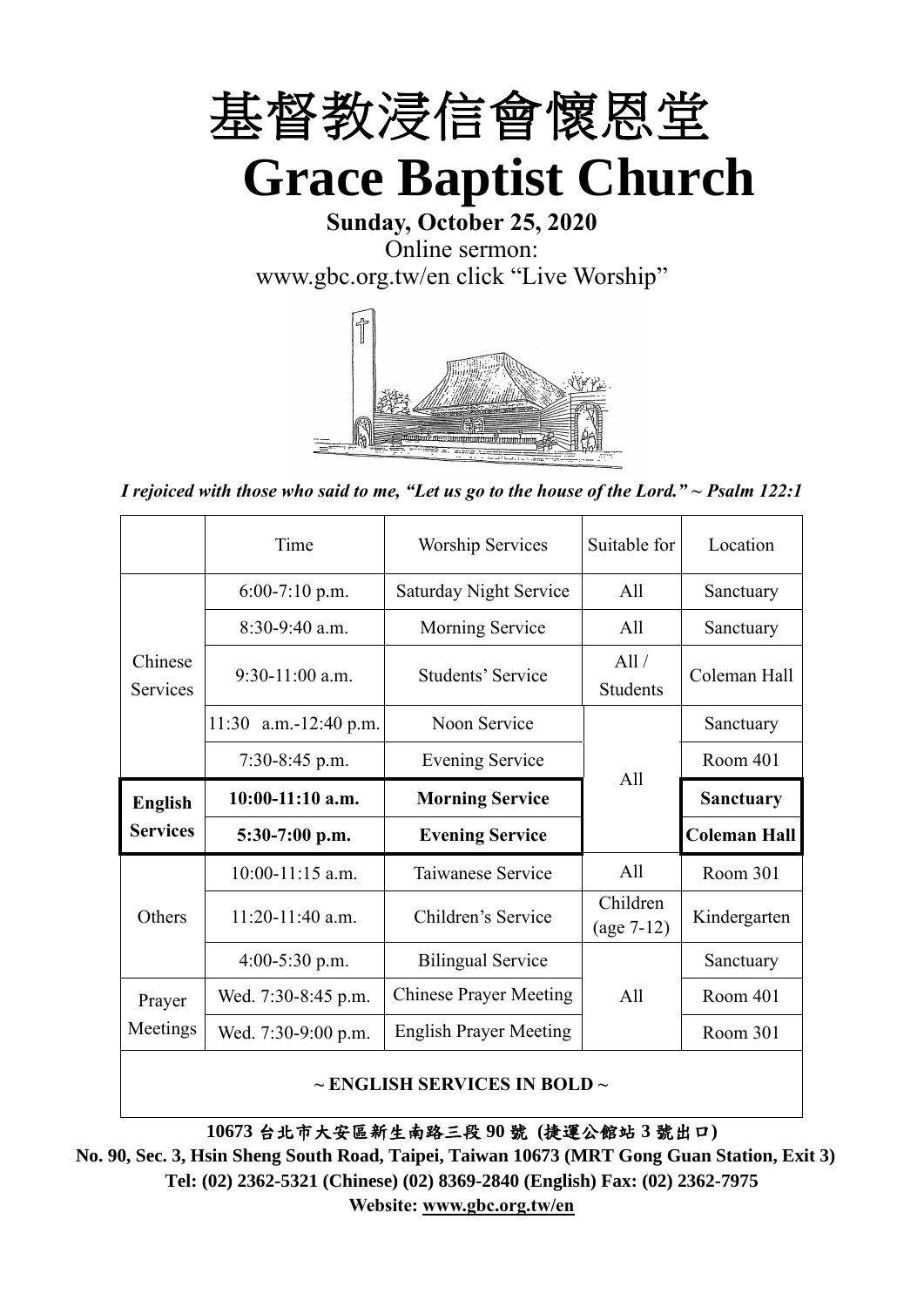#### **Welcome to Grace Baptist Church English Congregation. Thank you for choosing to worship with us and celebrate the glory of our Lord.**

|                                                                         | Morning Worship Service – 10:00 a.m.                                                                         |                                                                                |
|-------------------------------------------------------------------------|--------------------------------------------------------------------------------------------------------------|--------------------------------------------------------------------------------|
| Prelude<br>Greeting/Prayer<br>Worship through Music                     | Sunday, October 25, 2020 (Sanctuary)<br>"Be Exalted, $O$ God" - #19                                          | Monica Kong<br>Michael Huang                                                   |
| Pastoral Prayer<br>Worship through Music                                | "I Sing the Mighty Power of God" -#48<br>"Potter's Hand" - $\#441$<br>"I Surrender All" -#433                | Pastor Nick Brideson<br>Michael Huang                                          |
| <b>Offertory Prayer</b><br>Tithes and Offerings<br>Doxology             |                                                                                                              | Chien-hao Ferng                                                                |
| Special Music<br>Pray for Our Church<br><b>Scripture Reading</b>        | "Be Still My Soul"<br>Mark 10:13-22                                                                          | Hallel Singers<br>Minister Priscilla Liao                                      |
| Message<br><b>Response Song</b><br>Benediction                          | Our Commitment to Christ<br>"Here I Am, Lord" -#440                                                          | Pastor Nick Brideson                                                           |
| Welcome<br>Closing Song<br>Postlude                                     | "As the Lord Is with Us"                                                                                     | Michael Huang<br>Monica Kong                                                   |
| Wear a mask<br>before entering<br>the Cry Room.                         | Nursery care is available in the "Cry Room" at the back of the Sanctuary during the Morning Worship Service. |                                                                                |
|                                                                         | Evening Worship Service – 5:30 p.m.<br>Sunday, October 25, 2020 (Coleman Hall)                               |                                                                                |
| Prelude<br>Prayer<br>Worship through Music                              | "The Lord Is My Salvation"                                                                                   | Michael Tsai<br>Minister Kevin Wang, Leader                                    |
| Greeting<br>Pastoral Prayer<br>Worship through Music                    | "How Deep the Father's Love for Us"<br>"Blessed Assurance"                                                   | Minister Priscilla Liao<br>Pastor Nick Brideson<br>Minister Kevin Wang, Leader |
| <b>Offertory Prayer</b>                                                 | "Shepherd of My Soul"                                                                                        | Cesar Gonzalez                                                                 |
| Tithes and Offerings<br>Pray for Our Church<br><b>Scripture Reading</b> | Mark 10:13-22                                                                                                | Minister Priscilla Liao                                                        |
| Message<br><b>Response Song</b><br><b>Closing Prayer</b>                | Our Commitment to Christ<br>"I Give You My Heart"                                                            | Pastor Nick Brideson                                                           |
| Welcome<br><b>Closing Song</b><br>Postlude                              | "Blessed Assurance"                                                                                          | Minister Kevin Wang, Leader<br>Michael Tsai                                    |
|                                                                         |                                                                                                              |                                                                                |

**Our Vision Is to Spread the Gospel**

To achieve this, we aim:

- ⚫ To become a house of prayer
- ⚫ Through prayer, to build the body of Christ
- ⚫ From the body, to do the work of mission in Taipei, Taiwan, and neighboring countries *"but you will receive power when the Holy Spirit has come upon you; and you shall be My witnesses both in Jerusalem, and in all Judea and Samaria, and even to the remotest part of the earth." -* Acts 1:8 (NASB)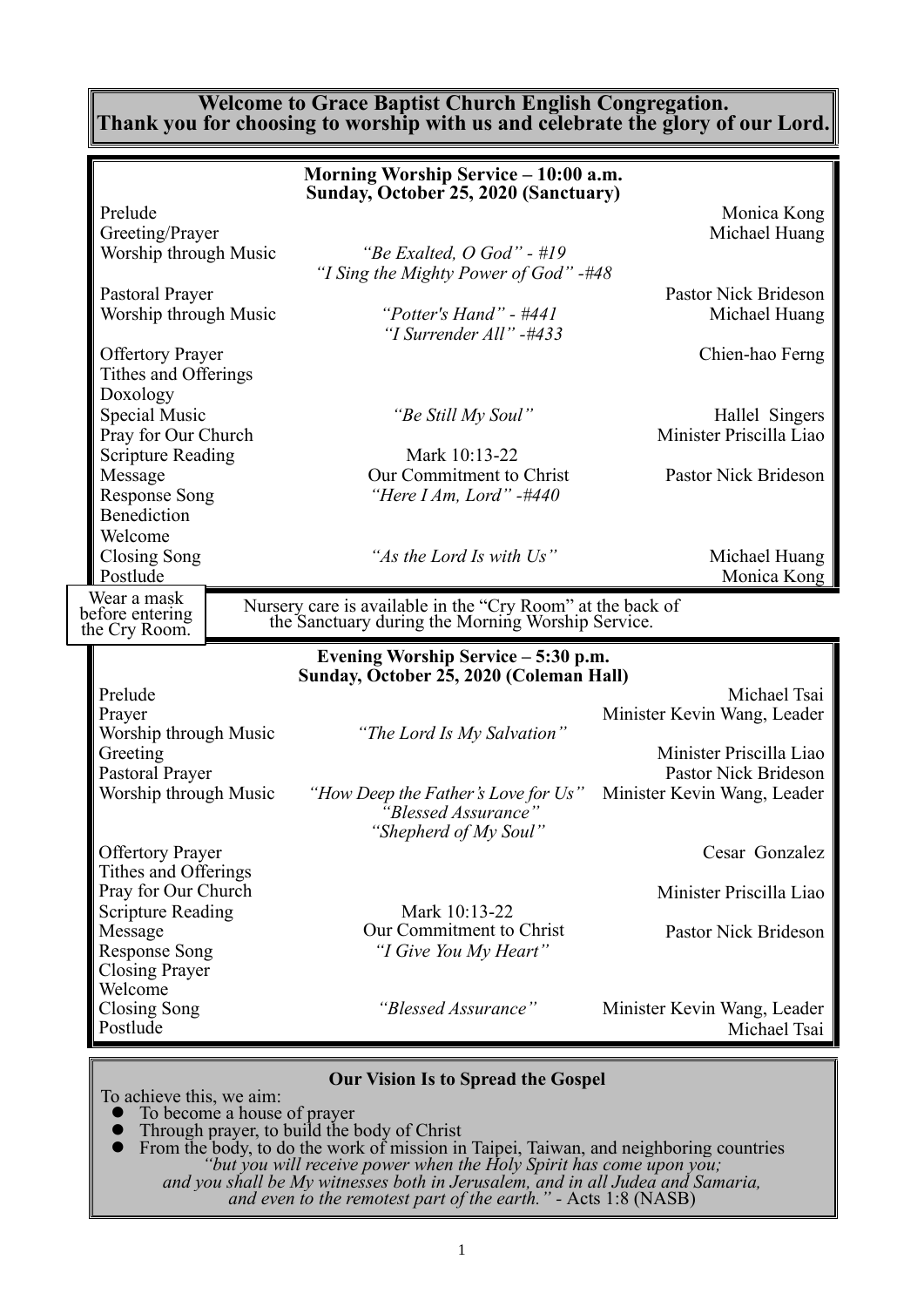# **Sermon Topic: Our Commitment to Christ Scripture: Mark 10:13-22**

## **Speaker: Pastor Nick Brideson** October 25, 2020

# **Scripture: Mark 10:13-22 (NASB)**

 $\frac{13}{13}$  And they were bringing children to Him so that He might touch them; but the disciples rebuked them. <sup>14</sup> But when Jesus saw this, He was indignant and said to them, "Permit the children to come to Me; do not hinder them; for the kingdom of God belongs to such as these. <sup>15</sup> Truly I say to you, whoever does not receive the kingdom of God like a child will not enter it at all." <sup>16</sup> And He took them in His arms and began blessing them, laying His hands on them.

<sup>17</sup> As He was setting out on a journey, a man ran up to Him and knelt before Him, and asked Him, "Good Teacher, what shall I do to inherit eternal life?" <sup>18</sup> And Jesus said to him, "Why do you call Me good? No one is good except God alone. <sup>19</sup> You know the commandments, 'Do not murder, Do not commit adultery, Do not steal, Do not bear false witness, Do not defraud, Honor your father and mother."<sup>20</sup> And he said to Him, "Teacher, I have kept all these things from my youth up." <sup>21</sup> Looking at him, Jesus felt a love for him and said to him, "One thing you lack: go and sell all you possess and give to the poor, and you will have treasure in heaven; and come, follow Me."<sup>22</sup> But at these words he was saddened, and he went away grieving, for he was one who owned much property.

#### **Notes:**



## **Sermon Next Sunday,** *November 1***:**

| <b>Speaker</b>                                                                                                                           | <b>Topic</b>          | <b>Bible Text</b> |  |  |  |
|------------------------------------------------------------------------------------------------------------------------------------------|-----------------------|-------------------|--|--|--|
| Pastor Nick Brideson                                                                                                                     | Committed to His Word | Psalm 119:1-11    |  |  |  |
| Study the Bible text ahead and you will get more from the sermon.<br>You are welcome to join one of the Sunday classes listed on page 6. |                       |                   |  |  |  |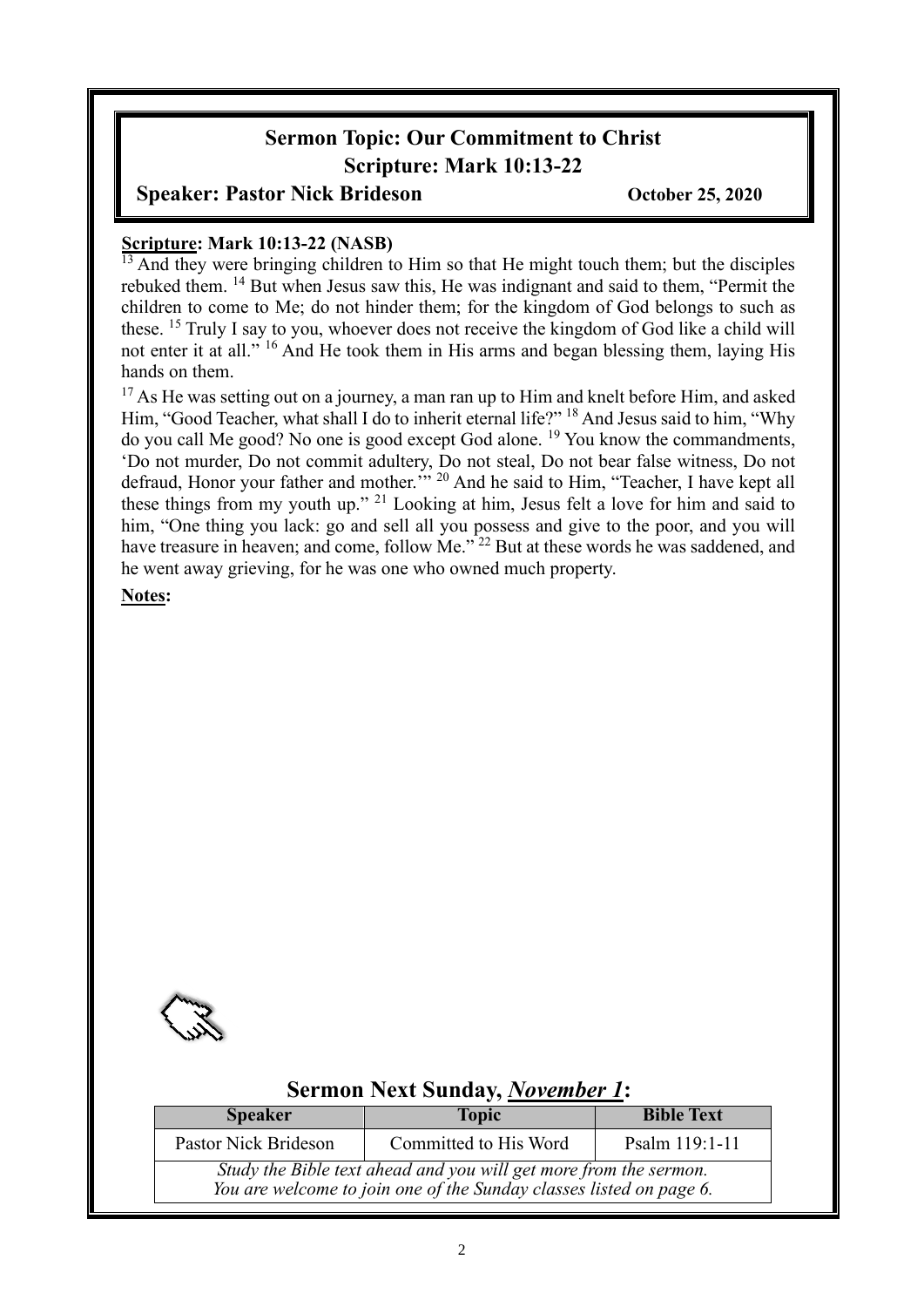## **Wednesday Night Prayer Meeting**

*"My house shall be called a house of prayer" (Matthew 21:13)* Let us be a church of prayer. Come and pray with brothers and sisters in Christ 7:30 - 9:00 p.m. every Wednesday in Room 301. Go directly to the physical Prayer Meeting or email Minister Priscilla (priscilla@gbc.org.tw) for how to join the Zoom Prayer Meeting. Email prayer requests to Minister Priscilla.

Prayer Focus for this coming Wednesday: *The Lost*

## **Issues with Our Website**



Some people have been having issues with our GBC website and are redirected to harmful websites or malware downloads. Our website is now on a more secure network, where our address begins with https:// (NOT http://). Some browsers (whether on your smartphone or computer) are probably automatically connecting to our old website, which is vulnerable to malicious software.

### **Please follow the following instructions:**

- (1) Go to your browser's settings menu (sometimes called "preferences") and clear cookies.
- (2) Go to your browser's settings/preferences and clear history.
- (3) After clearing cookies and history, make sure when you go to our website, it begins with https://...
- (4) Note: when your cookies are cleared, some websites that use cookies to help with personalization and login assistance will be "reset" so you will have to login again.

### **Lord's Supper Available**

For those who worship with us regularly and are unable to join us for worship in the Sanctuary on November 1st, you may go to the GBC front desk to pick up a 2-in-1 Lord's Supper cup and join us for worship and the Lord's Supper online.

October English Congregation baptism has been cancelled. Our Evening Service today will be in Coleman Hall as usual. The next baptism service is in January 2021.

#### **COVID-19 Precautions** ➢ No buffet-style food in groups/meetings inside GBC. (Only lunch boxes or food in sealed packages. Drinks must be in individual containers.) Fill out the seating form when joining a worship service. (Family members can sit together and fill out one form with one seat number to include all members.)  $\triangleright$  Take your bulletin home or put it in boxes "Bulletin RECYLE". ➢ No one should attend GBC who has been out of Taiwan in the last 2 weeks.  $\triangleright$  See a doctor if you have a fever and cough. ➢ The government asks ALL people to NOT travel overseas. ALL people who arrive in Taiwan from overseas MUST self-quarantine for 14 days. During your quarantine, GBC welcomes you to join our worship via the Internet. All meetings should keep an attendance record. The leader should keep the record for at least one month in case it is needed. Wearing a mask to cover the nose and mouth is required inside GBC. If you are not able to wear a mask, you are invited to join worship online. Temperatures will be taken when you enter GBC. (Please enter through GBC front door. Back door is for *exit* only.) The gate from the coffee deck (next to the sushi restaurant) will be open for people leaving GBC immediately after the morning service.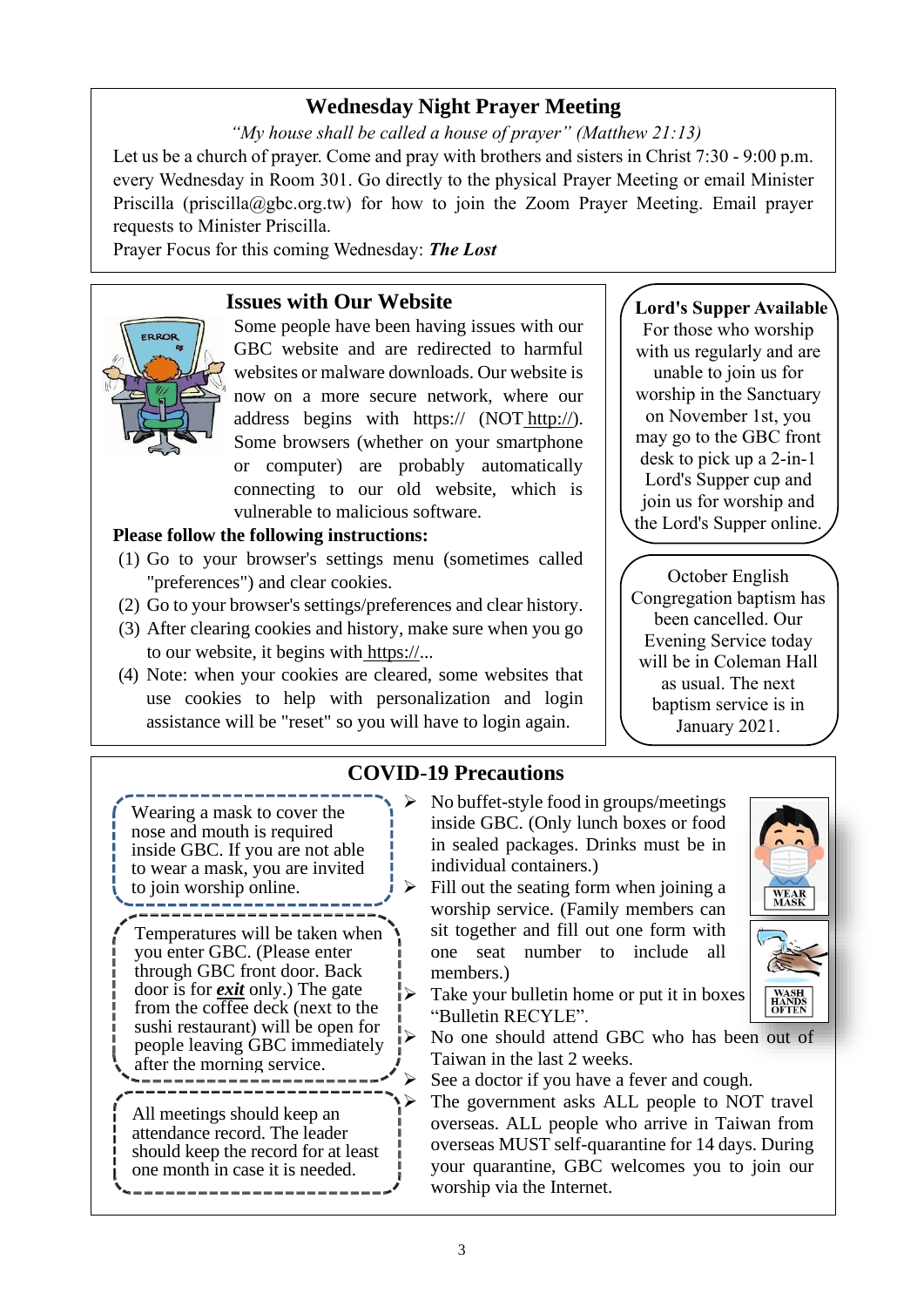## **Honoring Elders**

 *"You crown the year with your bounty, and your carts overflow with abundance."*~ Psalms 65:11

Today is the Elder's Day. GBC wishes to honor our senior members with a gift and our greatest appreciation:

**Gifts are available:** TODAY and the next Sunday, November 1, from 9:30 a.m to 1:30 p.m.

**Location:** GBC front entrance

## **Requirement for getting elder's gift:**

People over 70 years old AND officially registered GBC members. Please bring your ID or health ID.

# **NTU English Conversation Group**

The NTU English Conversation Group meets every Friday afternoon at 12:20 p.m. on the NTU campus, Electrical Engineering Building 2, Room 102 during the school year. It is open to all students, regardless of religion and background.

We have lunch together (GBC provided) and watch movies in English (which are divided into parts and shown over several weeks). We then break into small groups for discussion about the movie or other relevant topics. The group is a great place to make friends and have great discussion in English. For more information, please contact Roy at: [roytreur@gmail.com.](mailto:roytreur@gmail.com)

# **Thursday Night Bible Study**

Thursday Night Bible Study is now doing a study on the Gospel of John with an emphasis on God the Father whom Jesus came to reveal to us. Please join us to learn more from God's Word, as well as enjoy fellowship every Thursday,

7:30 - 9:00 p.m., in Room 301. If you have any questions, please contact the leader, Rod Syverson at: rod\_syverson@hotmail.com.

# **Be Careful of Fake Emails**

Recently an unknown person has been using the name of a GBC pastor/minister (as well as former GBC pastors) to send emails to GBC coworkers or congregations. The emails are very simple. They just ask for a favour or help and for you to send an email back. Please be alert.

If you receive an email from a current GBC pastor/minister, check the email address. Does it look like it came from the church (*name*@gbc.org.tw)? If you reply to the email, please be careful about giving personal information, agreeing to anything, or buying anything.

# **Chinese Singles' Workshop ~** *Holding Hands and Walking Happily Together*

This workship, in Chinese, focuses on understanding conflict and management of intimacy. It is suited for single Christian young men and women in relationships or couples and will help participants to better understand themselves, good relationships, communication, and the meaning of love. Registration is required. Please check the Chinese bulletin.

| Time                                | Room  | Topic                                                              | <b>Speaker</b>                           |  |
|-------------------------------------|-------|--------------------------------------------------------------------|------------------------------------------|--|
| Saturday, Nov. 7   $2:00-4:30$ p.m. | R.401 | When Love Turns Thin<br>- How to Warm up Intimate<br>Relationships | Yi-Jing Tsai, Counseling<br>Psychologist |  |

4



**Orphanage Ministry Next Visit: TODAY** We meet in Room



**BSfL 4 PM Class Resumes** The BSfL 4:00 p.m. class has resumed (Room I 305). Please join the class directly.

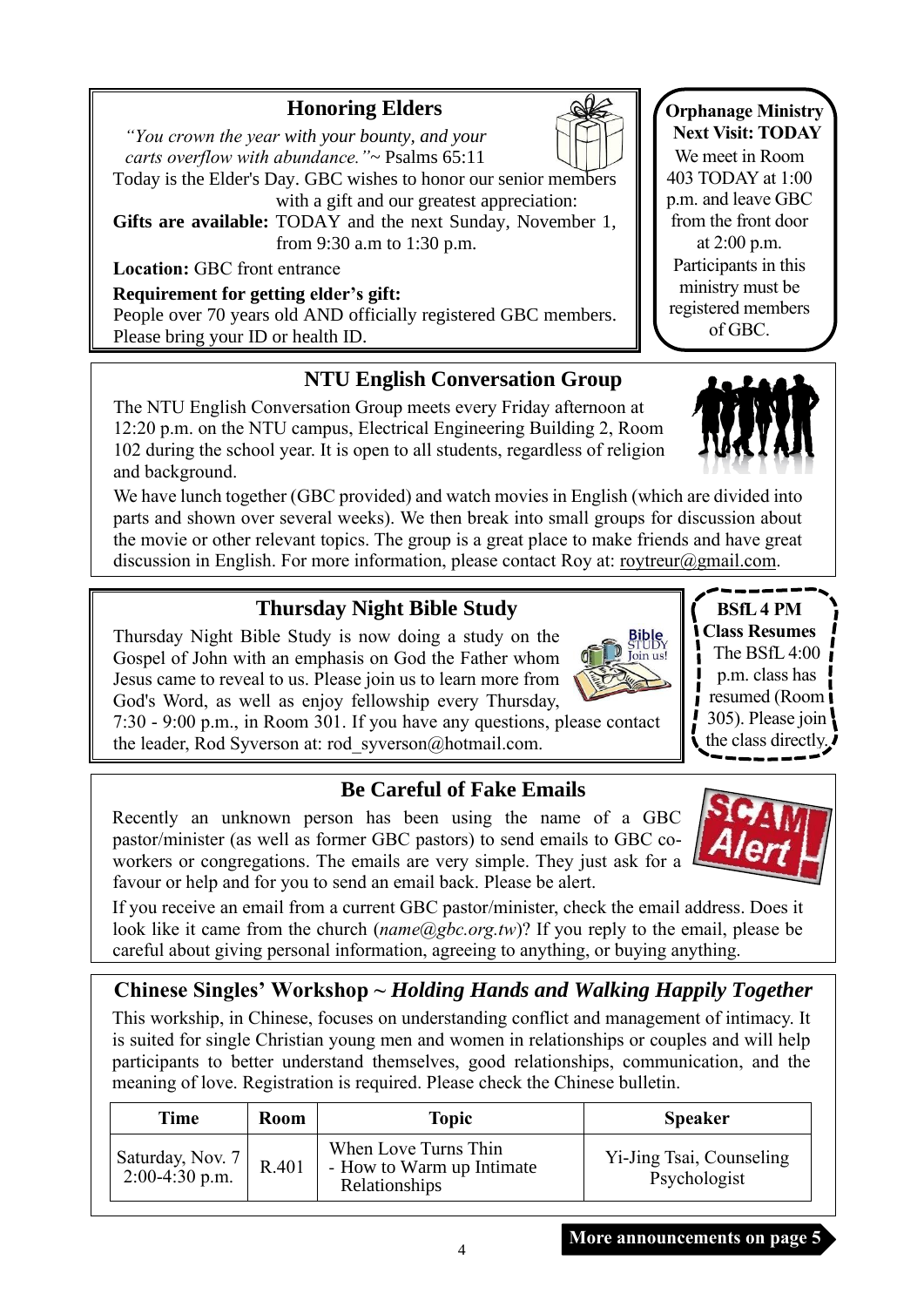#### **Mabuhay Fellowship Young Adults Fellowship: Next meeting on** *November 7* Today, October 25, at 2 p.m. in Basement Room B05, the Young Adults Mabuhay Fellowship will have Fellowship is for young a Bible study on the Book of adults from the age of Esther. Those who can speak 20-35 to study God's Young Adult Ministry Tagalog are welcome. Word and grow together. It meets on  $1<sup>st</sup>$  and  $3<sup>rd</sup>$  Saturdays from 4:30 to The Mabuhay Fellowship 6:00 p.m. in WanFu 22 (next to GBC comprises Filipinos aiming to building). Please join the Fellowship directly. share God's love and light through worship, prayer, Bible Contact Minister Kevin Wang at study, fellowship, gospel kevin@gbc.org.tw if you need more information. sharing, and ministry ■ **Parenting Group:** GBC Parenting Group welcomes parents (including single

parents) with kids of any age to join. We study various principles about parenting as well as enjoying fellowship with each other. The group meets at 11:30 a.m. on 2nd and 4th Sundays in Room 402. If you have any questions, please email Rod Syverson at: [rod\\_syverson@hotmail.com.](mailto:rod_syverson@hotmail.com) **Next meeting: TODAY**



■ **Evergreen Bilingual Fellowship:** Evergreen Fellowship meets every Saturday night, from 6:00 to 8:00 p.m. in GBC. To join, please email: [wistlesliang@hotmail.com.](mailto:wistlesliang@hotmail.com)

| <b>English Congregation Leaders</b>                                                                                                                                                                                                                                                                                                                                                       |                                                                                                                                                                                                                                                                                                                                                                                                                                  |  |                                                                                                                                                                                                                                                                                                                                                                                                                                                                                                                 |                                                                                                                                                                                                                                                                                                                                                            |                                                                                                                                                                                                                                                                                                            |  |
|-------------------------------------------------------------------------------------------------------------------------------------------------------------------------------------------------------------------------------------------------------------------------------------------------------------------------------------------------------------------------------------------|----------------------------------------------------------------------------------------------------------------------------------------------------------------------------------------------------------------------------------------------------------------------------------------------------------------------------------------------------------------------------------------------------------------------------------|--|-----------------------------------------------------------------------------------------------------------------------------------------------------------------------------------------------------------------------------------------------------------------------------------------------------------------------------------------------------------------------------------------------------------------------------------------------------------------------------------------------------------------|------------------------------------------------------------------------------------------------------------------------------------------------------------------------------------------------------------------------------------------------------------------------------------------------------------------------------------------------------------|------------------------------------------------------------------------------------------------------------------------------------------------------------------------------------------------------------------------------------------------------------------------------------------------------------|--|
|                                                                                                                                                                                                                                                                                                                                                                                           |                                                                                                                                                                                                                                                                                                                                                                                                                                  |  | English Pastor: Nick Brideson                                                                                                                                                                                                                                                                                                                                                                                                                                                                                   |                                                                                                                                                                                                                                                                                                                                                            |                                                                                                                                                                                                                                                                                                            |  |
| <b>Pastor Nick Brideson</b><br>Minister Priscilla Liao                                                                                                                                                                                                                                                                                                                                    |                                                                                                                                                                                                                                                                                                                                                                                                                                  |  |                                                                                                                                                                                                                                                                                                                                                                                                                                                                                                                 | Minister Kevin Wang                                                                                                                                                                                                                                                                                                                                        |                                                                                                                                                                                                                                                                                                            |  |
| <b>Adult Education</b><br>/Mission                                                                                                                                                                                                                                                                                                                                                        | AM Worship                                                                                                                                                                                                                                                                                                                                                                                                                       |  | Children's<br>Education/Caring                                                                                                                                                                                                                                                                                                                                                                                                                                                                                  | PM Worship                                                                                                                                                                                                                                                                                                                                                 | Youth/Fellowship                                                                                                                                                                                                                                                                                           |  |
| <b>Adult Education</b><br>Nick Brideson<br>nick@gbc.org.tw<br><b>Foreign Mission:</b><br><b>Medical/Dental Team</b><br>Armand Lim<br>rmanlim@yahoo.com<br><b>VBS</b> Team<br>Priscilla Liao<br>$priscilla(\partial gbc.org.tw)$<br><b>Taiwan Mission:</b><br><b>TaiTung Team</b><br>Cherrie Gow Lim<br>cvgow@yahoo.com<br><b>Orphanage Ministry</b><br>Julie Chen<br>yuling0914@gmail.com | <b>Morning Music</b><br>Cherrie Gow Lim<br>cvgow@yahoo.com<br><b>Morning Greeters</b><br>Chien Ferng<br>$c$ ferng@gmail.com<br><b>Adult Choir</b><br><b>Hand Bell Choir</b><br>Juliet Jao<br>lenyinjao@gmail.com<br><b>Hallel Singers</b><br>Cherrie Gow Lim<br>cvgow@yahoo.com<br><b>Morning Fellowship Tea</b><br>Yuri Shih<br>yuchen phone@hotmail.com<br><b>Morning Multimedia</b><br>Vicky Lin<br>gbcmorningmedia@gmail.com |  | <b>Cryroom Children's</b><br><b>Care Ministry</b><br>Abby Tu<br>abbbytu@gmail.com<br>Preschool<br>Joanna Peng<br>Joanna1285@hotmail.com Evening Multimedia<br><b>AWANA Spark</b><br>Group<br>Crystal Turner<br>elisayeh@yahoo.com<br><b>AWANA T&amp;T Group</b><br>Ming Lai<br>minglai88@gmail.com<br><b>Prayer Ministry</b><br>Priscilla Liao<br>$priscilla(\partial gbc.org.tw)$<br><b>Hospital Visitation</b><br>Amanda Lou<br>lou.amanda@gmail.com<br><b>Small Groups</b><br>- Women<br>General<br>Ministry | <b>Evening Music Team</b><br>Alex Chen<br>gbceworshipteam@gmail.com above)<br><b>Evening Greeters</b><br>Vicky Kuo<br>asiaglobe999@gmail.com<br>Jusak Tandean<br>jtandean@yahoo.com<br><b>Evening Tea / Baptism</b><br><b>Celebration Fellowship</b><br>Michelle Cheng<br>yealincheng@yahoo.com<br><b>Baptism Support</b><br>Aline Kao<br>aline@gbc.org.tw | <b>Trinity Youth</b><br>(Grade 7 and<br>Grant & Kirsten<br><b>Burgess</b><br>grantburgess@live.co.za<br><b>Mabuhay Fellowship</b><br>Ava Zamora<br>avazam@yahoo.com<br><b>Young Adults</b><br>Fellowship<br>Kevin Wang<br>kavin@gbc.org.tw<br><b>Small Groups</b><br>Youth<br><b>Students</b><br>Parenting |  |
| <b>Secretarial staff</b><br>SueJenny Hsu<br>Stella Chen (part-time)<br>suejenny@gbc.org.tw<br>stella@gbc.org.tw                                                                                                                                                                                                                                                                           |                                                                                                                                                                                                                                                                                                                                                                                                                                  |  | Deacon<br>Michael Huang<br>mhuang500@yahoo.com                                                                                                                                                                                                                                                                                                                                                                                                                                                                  |                                                                                                                                                                                                                                                                                                                                                            | <b>Alternate Deacon</b><br>Armand Lim<br>rmanlim@yahoo.com                                                                                                                                                                                                                                                 |  |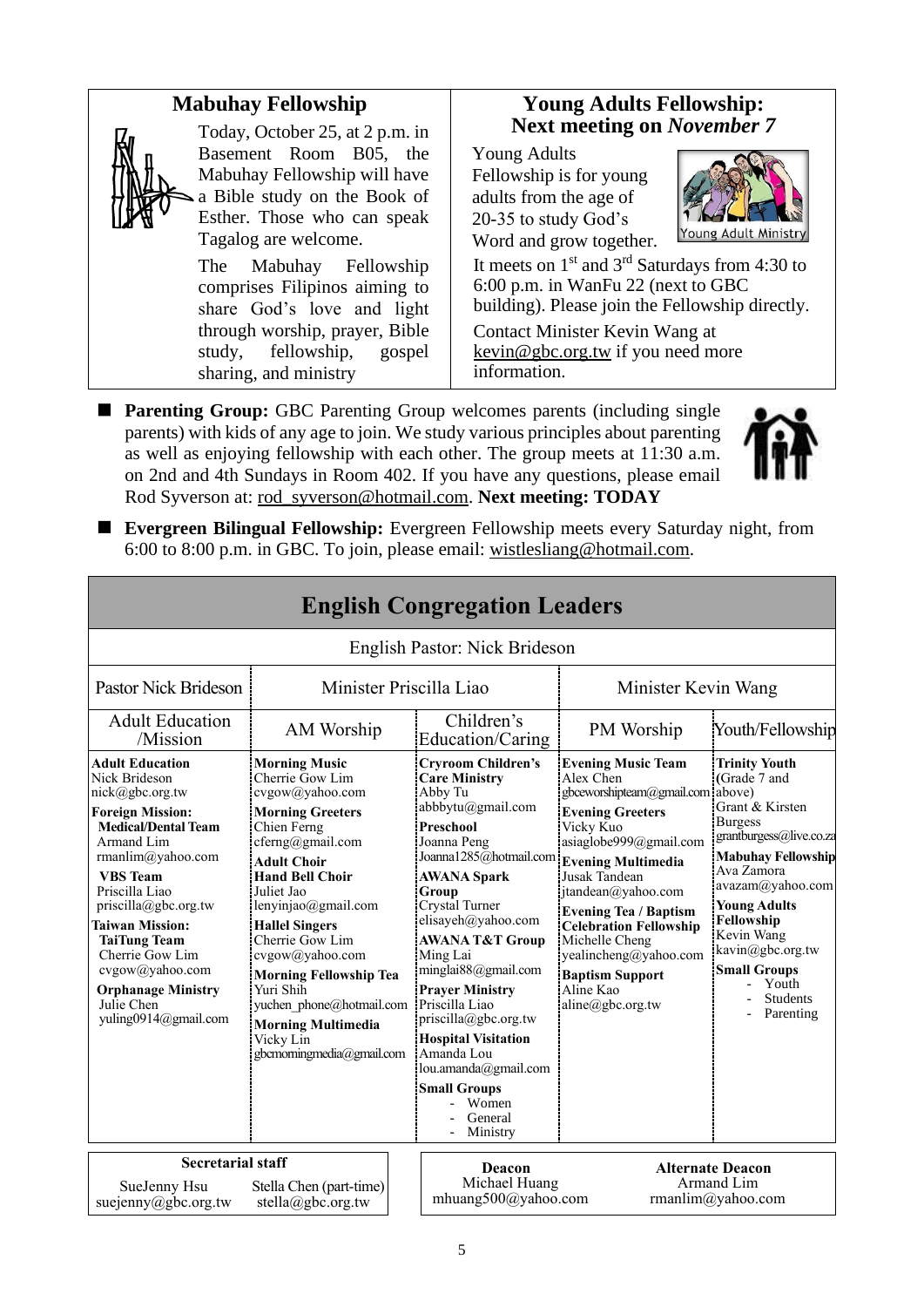| $\star\star$ Sunday School Information – Join a class directly $\star\star$ | To go to either<br>the Calvary or<br><b>Mount of Olives</b> |                                                                                      |  |
|-----------------------------------------------------------------------------|-------------------------------------------------------------|--------------------------------------------------------------------------------------|--|
| <b>Class</b>                                                                | rooms: Take the                                             |                                                                                      |  |
| <b>Beginning Christian Life</b>                                             |                                                             | stairs by the front<br>$\text{ desk}, \text{2.5th floor}$                            |  |
| Alpha – New and non-Christians                                              | $11:30$ a.m.                                                | <b>Calvary Room</b>                                                                  |  |
| Christianity 101 - required for baptism                                     | $11:30$ a.m.                                                | Mount of Olives                                                                      |  |
| <b>Maturing Christians</b>                                                  |                                                             |                                                                                      |  |
|                                                                             | 9:00 a.m.                                                   | Mount of Olives Room                                                                 |  |
| <b>Bible Studies for Life</b>                                               | 11:30 a.m.                                                  | 5 classes:<br>Room B03 - in Bahasa<br>Room B04<br>Room B05<br>WanFu 22A<br>WanFu 22C |  |
|                                                                             | $2:30$ p.m.                                                 | Room 306                                                                             |  |
|                                                                             | $4:00$ p.m.                                                 | Room 305                                                                             |  |
| <b>Youth: Grade 7 and above</b>                                             |                                                             |                                                                                      |  |
| <b>Bible Studies for Life</b>                                               | 11:30 a.m.                                                  | Room 405                                                                             |  |
| <b>Children</b>                                                             |                                                             |                                                                                      |  |
| Nursery - Age 3 and under                                                   | $11:20$ a.m. $-12:50$ p.m.                                  | Kindergarten                                                                         |  |
| Preschool - Age 3 to 5                                                      | $11:40$ a.m. $-12:40$ p.m.                                  | Room 403                                                                             |  |
| AWANA - Kindergarten $(\pm \text{H})$ to Grade 6                            | $11:30$ a.m. $-1:00$ p.m.                                   | Rooms 401 / 404                                                                      |  |

 $\lceil$ 

| $\star \star$ Fellowships - Join a fellowship directly $\star \star$ |                                                |            |  |  |
|----------------------------------------------------------------------|------------------------------------------------|------------|--|--|
| Fellowship<br>Time<br>Location                                       |                                                |            |  |  |
| Mabuhay                                                              | Sundays; $2:00 - 4:00$ p.m.                    | <b>B05</b> |  |  |
| Young Adults $(20 - 35 \text{ y.o.})$                                | $1st \& 3rd$ Saturdays; 4:30 p.m. to 6:00 p.m. | WanFu 22   |  |  |

| $\star \star$ Small Groups – Contact the leader to join $\star \star$ |                                            |                                                                 |                                                           |  |  |
|-----------------------------------------------------------------------|--------------------------------------------|-----------------------------------------------------------------|-----------------------------------------------------------|--|--|
| Type                                                                  | <b>Name</b>                                | Day/Time                                                        | <b>Contact Emails</b>                                     |  |  |
| <b>Students</b>                                                       | <b>International Students Group</b>        | Friday<br>$7:30 - 9:00$ pm                                      | WanFu 22A<br>cesaledro57@gmail.com                        |  |  |
| Parenting                                                             | Parenting Group                            | $2nd$ & 4 <sup>th</sup> Sunday<br>$11:30$ am $-12:30$ pm        | GBC Room 402<br>rod_syverson@hotmail.com                  |  |  |
| Women                                                                 | Women's Group                              | 2 <sup>nd</sup> & 4 <sup>th</sup> Saturday<br>$8:30 - 10:30$ am | WanFu 22A<br>joeym.vanderwerf@gmail.com                   |  |  |
|                                                                       | Salt & Light                               | Sunday<br>$1:30 - 3:00$ pm                                      | <b>GBC</b> Mount of Olives Room<br>paulhan2908@gmail.com  |  |  |
|                                                                       | <b>Bilingual Interpretation Group</b>      | Sunday<br>$2:00 - 4:00$ pm                                      | GBC Room 303<br>$cfindler(a)$ yahoo.com                   |  |  |
|                                                                       | Crown of Beauty                            | Saturday<br>$2:00 - 4:00$ pm                                    | <b>GBC Mount of Olives Room</b><br>clemence4261@gmail.com |  |  |
| General                                                               | Thursday Night Bible<br><b>Study Group</b> | Thursday<br>$7:30 - 9:00$ pm                                    | GBC Room 301<br>rod syverson@hotmail.com                  |  |  |
|                                                                       | NanGang Bible<br><b>Study Group</b>        | Friday<br>$7:00 - 9:30$ pm                                      | NanGang<br>sagitamaria@gmail.com                          |  |  |
|                                                                       | YungHe Bible Study Group                   | Friday<br>$7:00 - 8:30$ pm                                      | YungHe<br>yedukondaluster@gmail.com                       |  |  |
|                                                                       | HsinChu Bible Study Group                  | Friday<br>$7:30 - 8:45$ pm                                      | HsinChu<br>rmanlim@yahoo.com                              |  |  |
| Ministry                                                              | <b>Hospital Visitation Group</b>           | Thursday<br>$1:30 - 2:30$ pm                                    | Near GBC<br>lou. amanda@gmail.com                         |  |  |
| If you are interested in starting a new group,                        |                                            |                                                                 |                                                           |  |  |

#### **please contact Minister Priscilla Liao at [priscilla@gbc.org.tw.](mailto:priscilla@gbc.org.tw)**